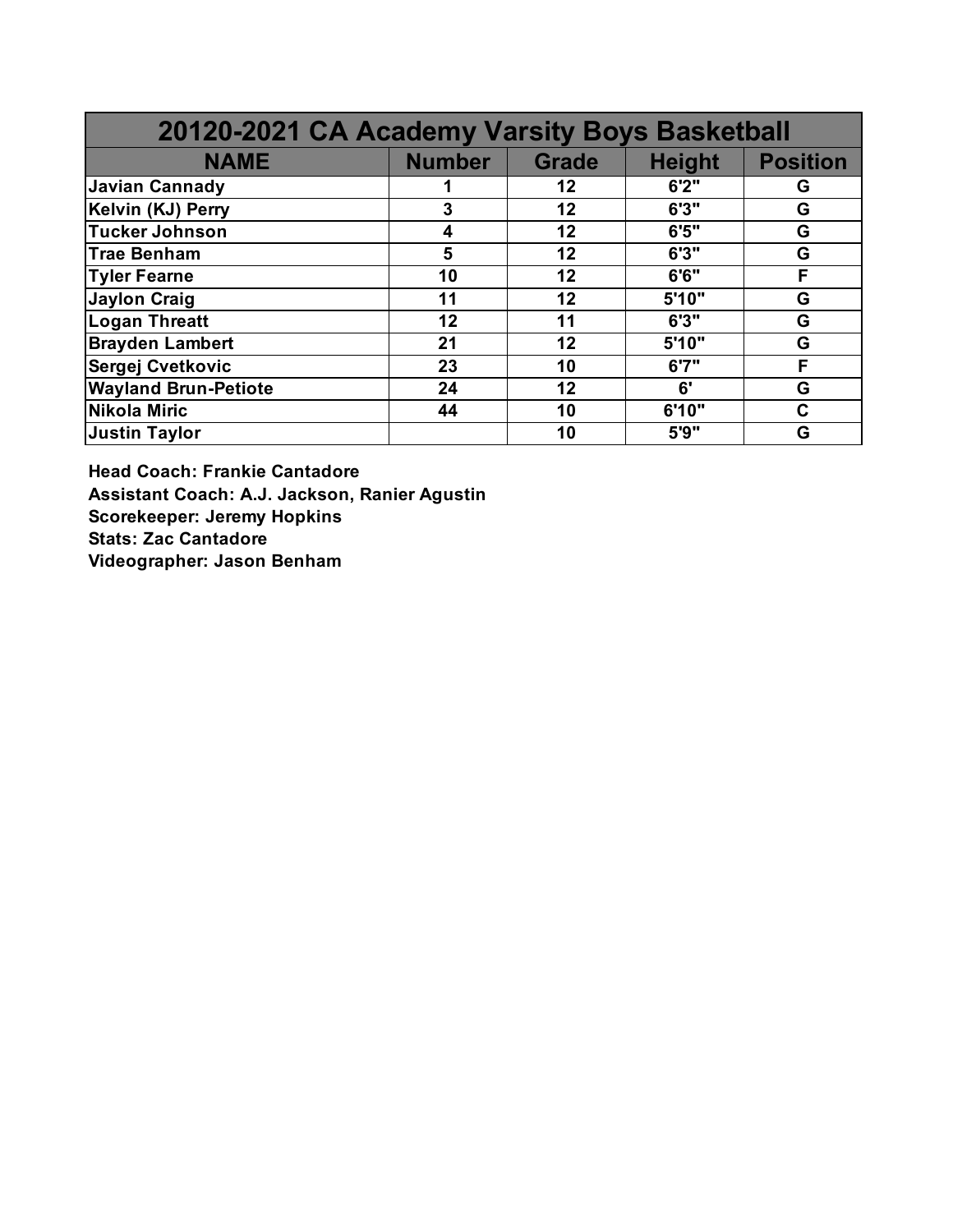| 2020-2021 CA JV Boys Basketball |               |              |                 |
|---------------------------------|---------------|--------------|-----------------|
| <b>NAME</b>                     | <b>NUMBER</b> | <b>GRADE</b> | <b>POSITION</b> |
| <b>Brandon McClary</b>          | 2             | 9            | G               |
| <b>Correll Johnson</b>          | 3             | 9            | G               |
| Justin Taylor                   | 5             | 10           | G               |
| <b>Germani Wilson</b>           | 10            | 8            | G               |
| Jonah Drye                      | 11            | 8            | G               |
| <b>Riley Clanton</b>            | 13            | 9            | G               |
| <b>Wesley White</b>             | 14            | 8            | F               |
| <b>Ty Crosland</b>              | 15            | 9            | F               |
| Jack Schultz                    | 20            | 10           | F               |
| <b>Isaiah Henry</b>             | 22            | 8            | G               |
| <b>Isaiah Frierson</b>          | 25            | 9            | F               |
| <b>Paul Vanhorn</b>             | 33            | 9            | F               |
| <b>Jake Benham</b>              | $*1$          | 8            | G               |
| <b>Gianni Vines</b>             | $*10$         | 9            | F               |

**Head Coach: Deangelo Alexander Scorekeeper: Nicole Henry Stats: Keith Henry Vdeographer: TBA**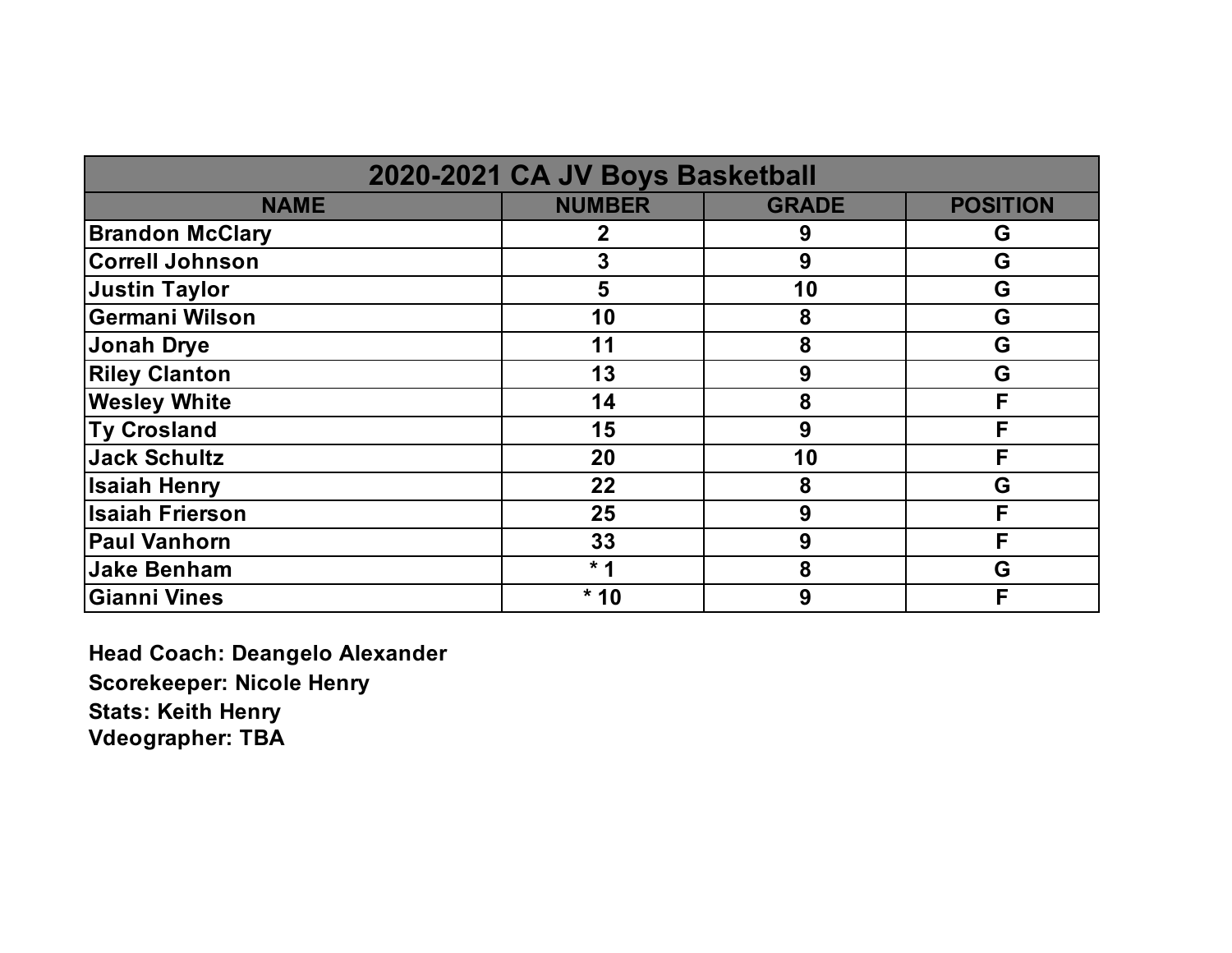| 2020-2021 CA MS Boys Basketball |               |              |  |
|---------------------------------|---------------|--------------|--|
| <b>NAME</b>                     | <b>NUMBER</b> | <b>GRADE</b> |  |
| <b>Jake Benham</b>              |               | 8            |  |
| <b>Keaton Lee</b>               | $\mathbf 2$   | 6            |  |
| <b>Kaleb Thompson</b>           | 3             |              |  |
| <b>Cayden Stewart</b>           | 4             | 8            |  |
| <b>Adrian Clements</b>          | 5             | 6            |  |
| <b>Germani Wilson</b>           | 10            | 8            |  |
| <b>Jonah Drye</b>               | 11            | 8            |  |
| <b>Aidan Turner</b>             | 12            | 8            |  |
| <b>Matthew Ebert</b>            | 14            | 8            |  |
| <b>Wesley White</b>             | 15            | 8            |  |
| <b>CaNajeh Boneque</b>          | 20            |              |  |
| John Slusher                    | 21            |              |  |
| <b>David Wirl</b>               | 25            | 8            |  |

**Head Coach: Larry Smith Assistant Coach: John Slusher**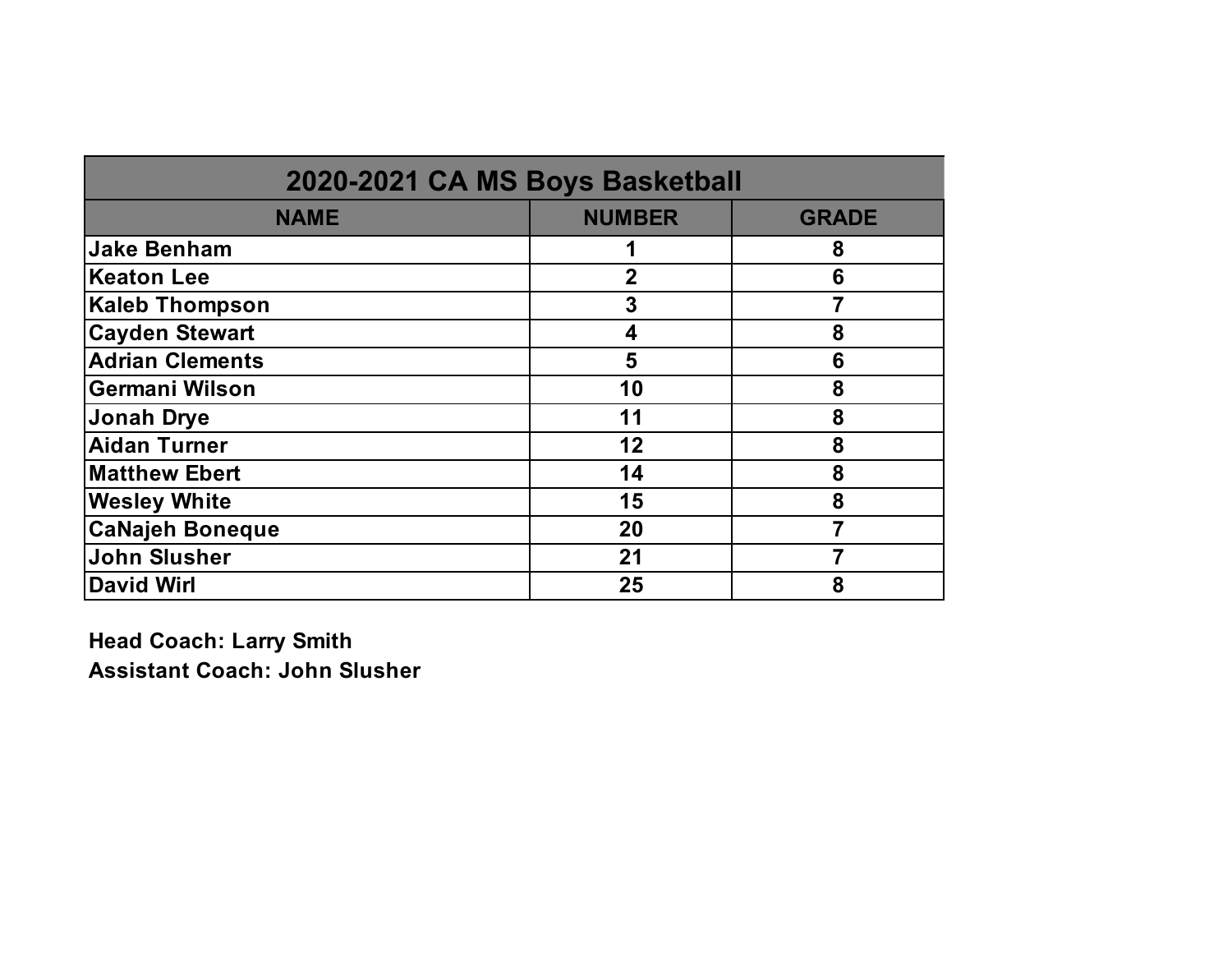| 2020-2021 CA Academy Varsity Girls Basketball |               |              |                 |
|-----------------------------------------------|---------------|--------------|-----------------|
| <b>NAME</b>                                   | <b>NUMBER</b> | <b>GRADE</b> | <b>POSITION</b> |
| Adriana Sloan                                 | $\mathbf 2$   | 10           | G               |
| <b>Kaylan Daniels</b>                         | 3             | 12           | G               |
| Zykiah Benjamin (Zy)                          | 4             | 12           | G               |
| <b>Reagan Dickens</b>                         | 5             | 12           | F               |
| <b>McKenzie Taylor</b>                        | 10            | 10           | G               |
| <b>Raven LeXander</b>                         | 13            | 9            | G               |
| Jael Hall                                     | 23            | 12           | G               |
| <b>Jade Watts</b>                             | 32            | 9            | F               |
| Ariana Rodriguez                              | 40            | 12           | F               |
| <b>Zoey Ward</b>                              | 50            | 10           | F               |

**Head Coach: Bill Middlebrooks Assistants: Kim Djali, Percy Wright Scorekeeper: Hannah Williams Statistician: Rebekah Taylor**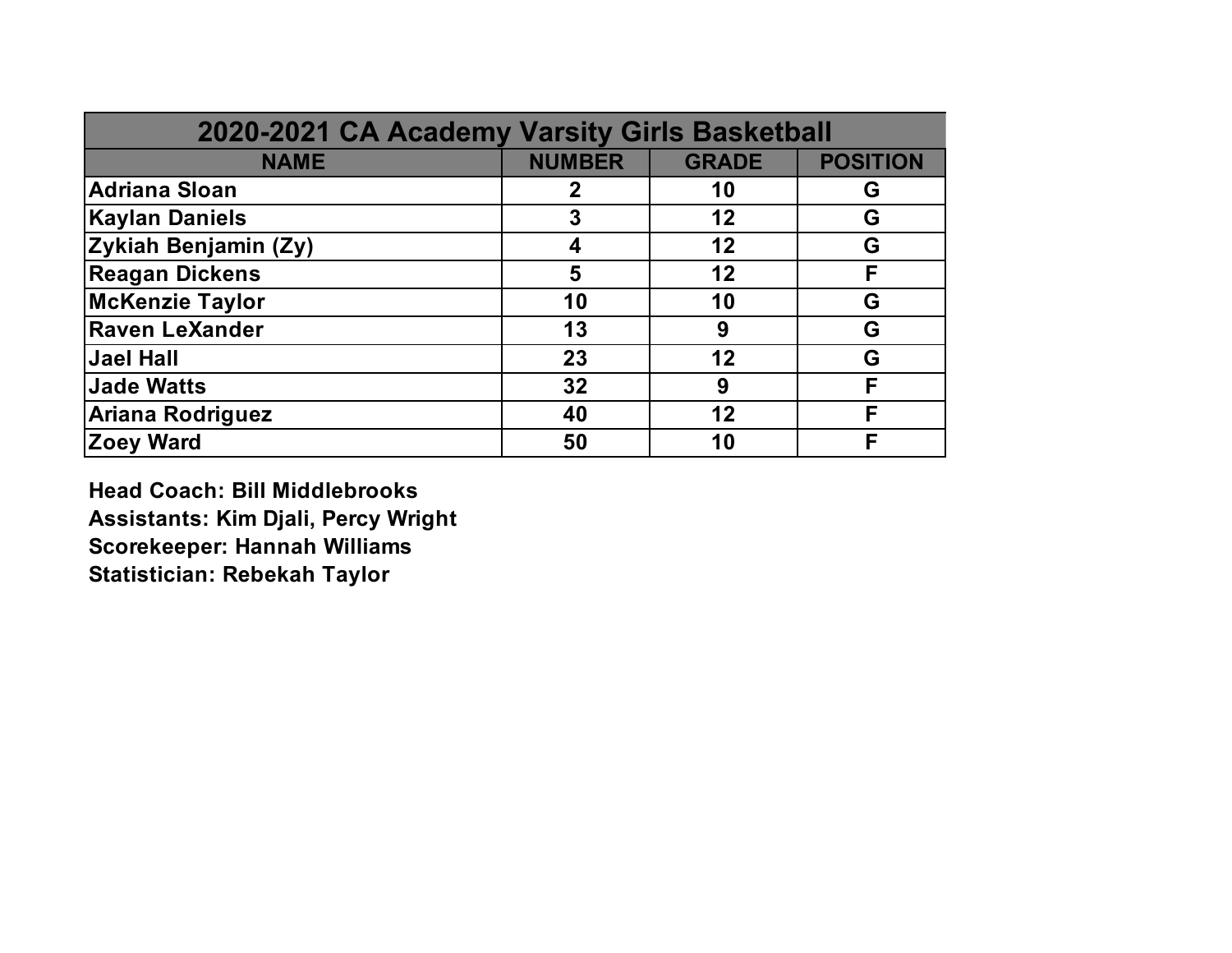| 2020-2021 CA MS Girls Basketball |               |              |  |
|----------------------------------|---------------|--------------|--|
| <b>NAME</b>                      | <b>NUMBER</b> | <b>GRADE</b> |  |
| <b>Jadyn Terrell</b>             |               | 6            |  |
| <b>Emma Moose</b>                |               |              |  |
| <b>Harmony Blankenship</b>       |               |              |  |
| <b>Chloe Bouronich</b>           |               |              |  |
| <b>Sadie Powell</b>              |               |              |  |
| <b>Ashley Stevenson</b>          |               |              |  |
| <b>Gracie Fackler</b>            |               |              |  |
| <b>Raecheal Rice</b>             |               | 8            |  |
| <b>Jayla Brower</b>              |               | 8            |  |
| <b>Faith Crowell</b>             |               | 8            |  |
|                                  |               |              |  |

**Head Coach: Marquita Williams Assistants: Romulus Crowell,**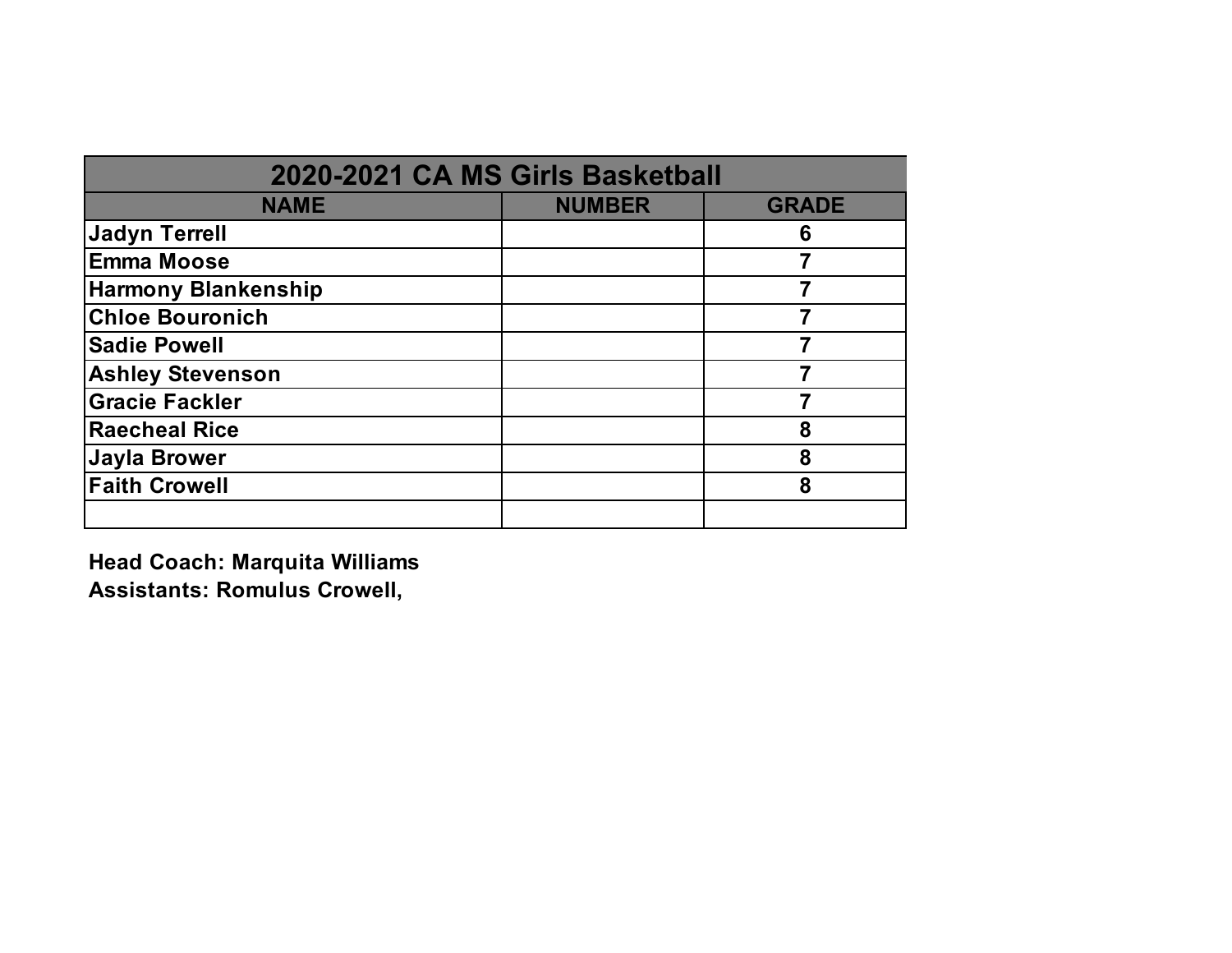| 2020-2021 CA MS Cheerleaders |              |  |
|------------------------------|--------------|--|
| <b>NAME</b>                  | <b>GRADE</b> |  |
| <b>Reilly Byerly</b>         | 6            |  |
| <b>Anaiah Cadet</b>          | 6            |  |
| <b>Haley Crist</b>           | 6            |  |
| <b>Caitlyn Gaston</b>        | 6            |  |
| <b>Heidi Johnston</b>        | 6            |  |
| <b>Serenity McCorkle</b>     | 6            |  |
| <b>Meredith Miller</b>       | 6            |  |
| <b>Kyra Rion</b>             | 6            |  |
| <b>Hannah Zeggert</b>        | 6            |  |
| <b>Rachel Foster</b>         | 8            |  |
| <b>Makenzie Jordan</b>       | 8            |  |
| Lexi LaCroix                 | 8            |  |

**Head Coach: Valley Mailing**